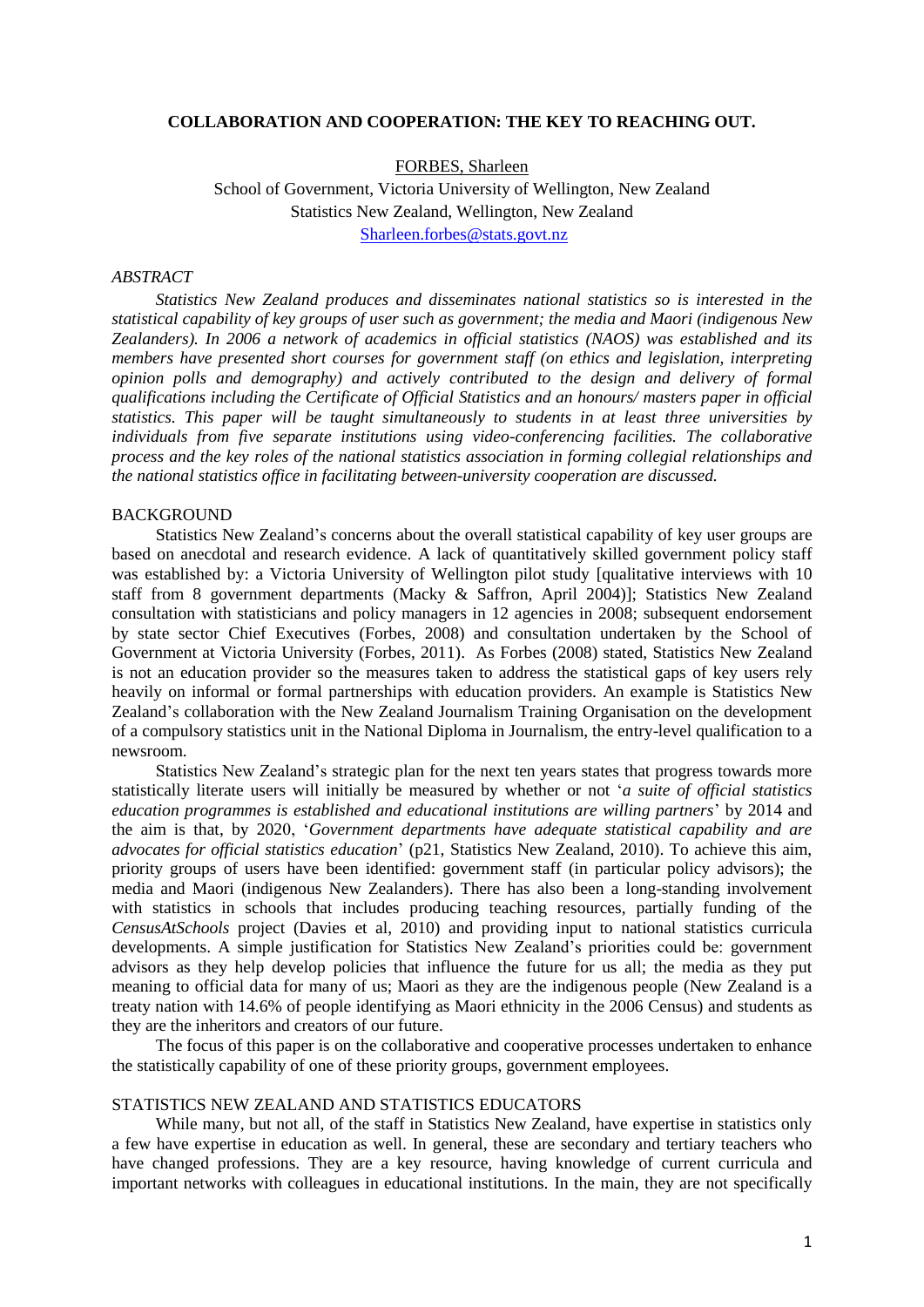employed to deliver statistics education but, for more than two decades, Statistics New Zealand staff have collaborated with statistical educators in New Zealand, promoting the use of official statistics products in classrooms and creating new products for use at all levels of education. There are benefits for both parties: the statistical agency gains publicity for specific activities (such as the Census), adds value to its published statistics by increasing the range of uses and users, creates greater awareness of its products, and provides development and presentation opportunities for staff; statistics educators increase the number of data sets available for student use, improve access to these data sets, and get exemplars for use in the classroom. Although their central interests are in agreement the number of people who belong to both groups is small (figure 1). This resource needs to be carefully managed to obtain maximum value from the collaboration between the national statistics office and education providers.

Figure 1: The overlap between official statisticians and statistics educators in New Zealand



The intersection is small  $\Rightarrow$  the convergence needs care!

A key coordinating agent for the intersecting group is the New Zealand Statistical Association (NZSA) as almost all its members, both Statistics New Zealand staff and statistics educators, are members of this association forming strong collegial relationships through national conference attendance and committee work. A keynote address at one national conference discussed the interface between official statistics and statistics education (Forbes, 2009b). Since the inception of the association"s education subcommittee in 1986, NZSA has had strong involvement in the development of the New Zealand school statistics curriculum (Ministry of Education, 2008), regularly held teacher or education sessions at its national conferences and actively promoted discussion on education issues. For the entire lifetime of the NZSA"s education committee Statistics New Zealand has had at least one staff member working actively on it, often as the convener. On occasions Statistics New Zealand staff have had partial release from normal duties to help implement new school curricula. Membership of this committed has allows Statistics New Zealand to keep up to date with changes in statistics education and to have input into policy advice (such as in the recent school curriculum). The importance of a strong national statistics association is not unique to New Zealand. For example, the Philippine Statistical Association founded their Statistical Training Center in 1953 to provide training for government statisticians (Bersales, 2010). In some regions it has been the United Nations that has established institutes to deliver training to national statistics office staff. Examples include the Statistical Training Programme for Africa (Ching'anda and Ntozi, 1998) and the Statistical Institute for Asia and the Pacific (SIAP) [http://www.unsiap.or.jp/about\\_siap/aboutsiap.php.](http://www.unsiap.or.jp/about_siap/aboutsiap.php) The focus of this paper, however, is not training within the national statistics office, although staff can and do participate in the external training discussed below.

## INCREASING STATISTICS NEW ZEALAND EDUCATION OUTREACH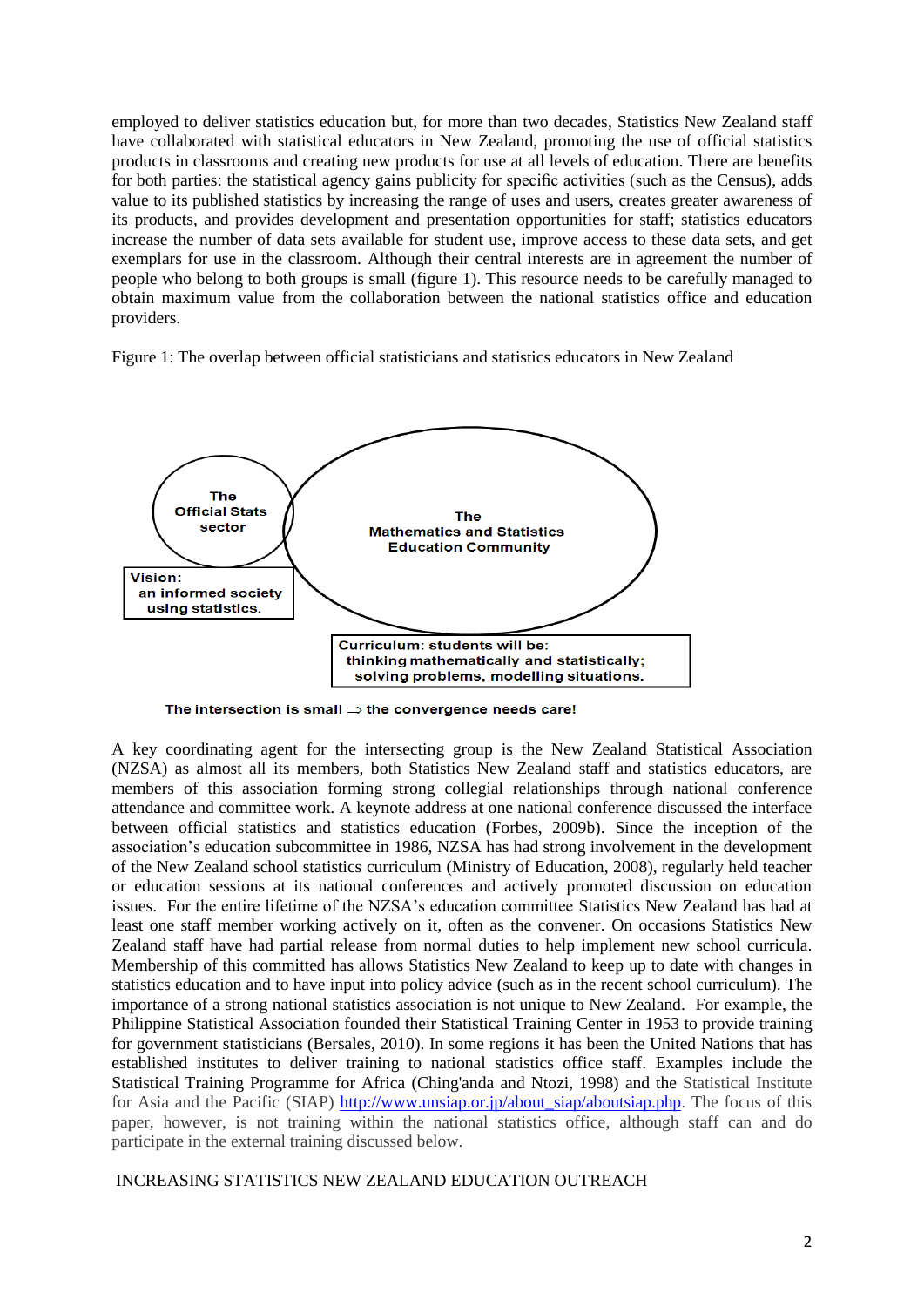The first step in developing a strong and active "outreach" education programme in Statistics New Zealand was some internal re-focussing. In September 2006 a General Manager, Statistics Education and Research was appointed with the capacity to recruit three staff. In November 2006 Statistics New Zealand"s Board approved an education strategy consisting of three components. The first, called *Go Stats! The Power of Numbers* was for Statistics New Zealand staff and described a three level framework – Quantitative Skills and Knowledge required by all staff, Basic Statistics for first level analysts and Core Statistics for second level analysts. The second component, *Go Stats! Beyond the Numbers,* discussed below focussed on initiatives for up-skilling government employees and the third, *Go Stats! Understanding the Numbers* was for other groups of users (e.g. schools, the media, private businesses and Maori). A range of areas within Statistics New Zealand have responsibility for parts of this third component. The education area develop official statistics datasets (synthetic unit record files) for use by teachers in school classrooms, hold teacher workshops at conferences, jointly fund and administer (with the Ministry of Education) the *CensusAtSchools* contract delivered by Auckland University (Wild & Arnold, 2008) and is responsible for developing training programmes for government employees. The publications area run workshops at business organisations throughout the country and maintain a Schools Corner with classroom resources and newsletters on the Statistics New Zealand website [\(www.stats.govt.nz/tools\\_and\\_services/services/schools\\_corner\)](http://www.stats.govt.nz/tools_and_services/services/schools_corner)..

### REACHING OUT TO GOVERNMENT EMPLOYEES

Government employees that either produce or use official statistics include Statistics New Zealand"s own staff some of whom have participated in each of the following initiatives. However, the initial focus for statistics training was on those government employees that provide advice directly to government. From the outset, it was clear that achievement of real change in statistical capability for this group was dependent on collaboration with education providers. Initial discussions with the State Services Commission (the agency responsible for cross-departmental state sector issues) and Learning State (the Industry Training Organisation responsible for state sector training) on ways of reaching and up-skilling government employees resulted in the development of a national Certificate in Official Statistics. The objective was to both raise the profile of official statistics in government agencies and to provide basic statistics training. But there was only a small team of staff within Statistics New Zealand and major issues to be resolved, including course content and delivery. In December 2006 academics from the statistics departments of all New Zealand universities were invited to meet and give advice. By the end of one day the structure of the certificate (number of courses, etc.) and the material to be covered was determined, together with a commitment from several universities deliver courses. The Network of Academics in Official Statistics (NAOS) was born!! It now meets annually and members both give advice (collaborate) on official statistics education initiatives and work cooperatively (sometimes even taking the lead) on joint projects.. All the members hold senior positions and have some freedom to make decisions for their respective institutions.

The four major initiatives developed so far for up-skilling government employees have all actively involved NAOS members. The least formal is the Official Statistics Seminar Series, one hour lunch-time seminars often presenting the results of official statistics research. The Official Statistics Training Series are one-day workshops. Those presented by NAOS members include "Truth, damned truth and statistics", "How I learned to stop worrying and love the survey cycle" and "Confidentiality and official statistics". The National Certificate in Public Sector Services (Official Statistics), commonly called the Certificate in Official Statistics, registered on the New Zealand Qualifications Framework (New Zealand Qualifications Authority, 1991) in 2007 is a 40 credit, vocational level 5 qualification (equivalent to first year university) comprising five units and assessed on a competency basis. Students do it part-time over an eighteen month period. Although the qualification sits outside of the university system NAOS members (academics) designed and delivered each of the units taught. After four cohorts totalling 70 enrolments and over two years of experience the certificate was formally evaluated and the results reported in International Association of Statistical Education conferences (e.g. Forbes, 2009a). The fourth, and most recent, initiative is an honours/ masters paper in official statistics. Discussions are also underway with the New Zealand"s capital city university to include a compulsory statistics/ official statistics paper in its Masters degrees in Public Policy and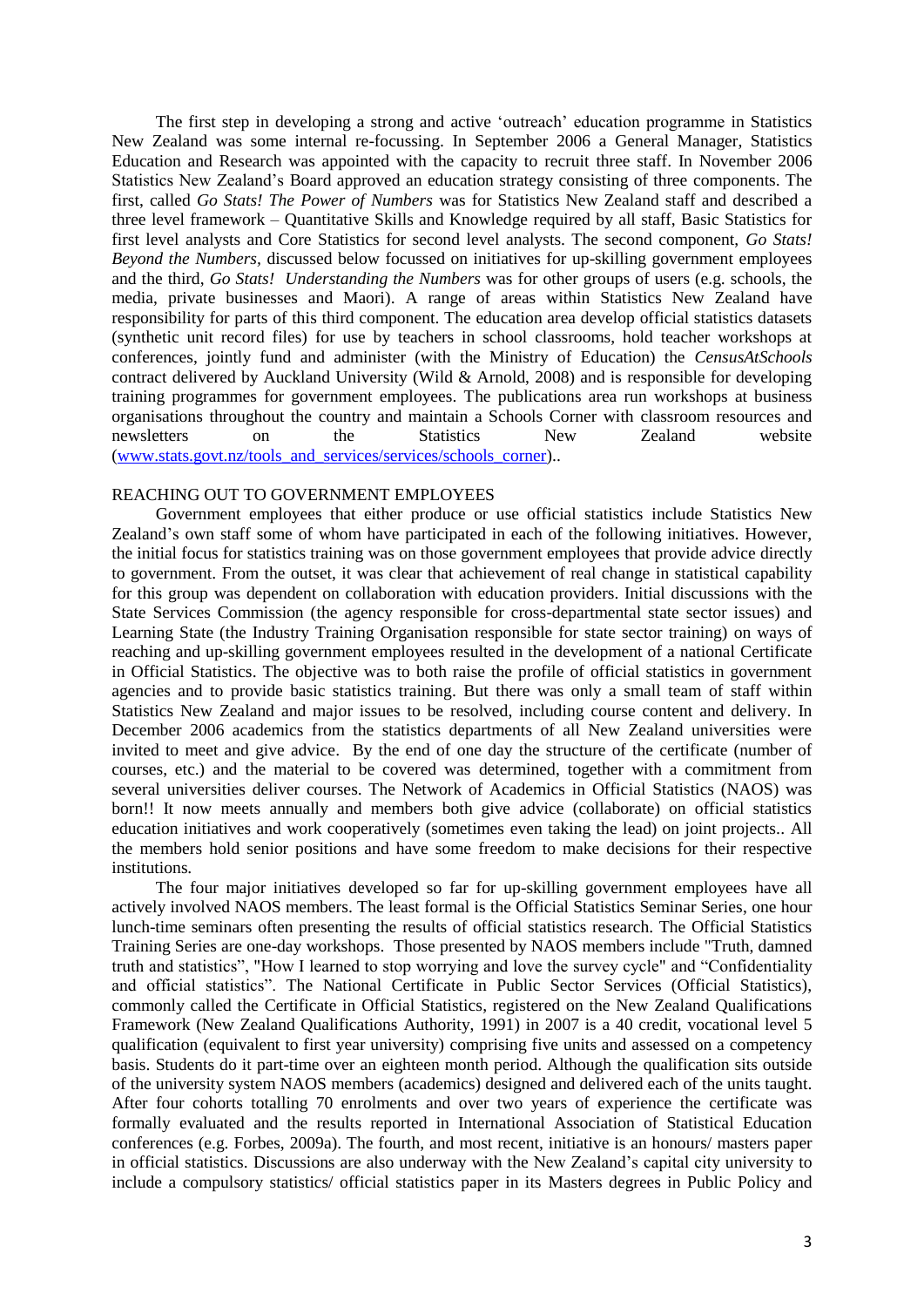Public Administration. Eventually it is hoped that there will be a stair-cased suite of official statistics training for government staff, both with and without qualifications.

## HONOURS/ MASTERS PAPER IN OFFICIAL STATISTICS

Conceptually this paper arose from a quick analysis of New Zealand university courses that indicated that (outside of economics papers) there was only a very small amount of course content explicitly devoted to official statistics The occasional lecture is given in undergraduate statistics courses and small sections of optional basic statistics modules in the Masters of Public Policy at Victoria University cover the usage of official statistics but there are some important areas that are not covered in any of these courses including the use of administrative data to generate statistics, demography and macroeconomic indicators. A similar situation exists in other countries. In South Korea, Ahn, Buhn & Kim (2003) "*conducted a survey to examine what university professors think about official statistics and found that they were mostly ignorant about them*" (p 461).

In New Zealand, there is evidence that senior state sector managers expect newly recruited staff to have attained basic statistical skills and knowledge in their university degrees (Forbes, 2011) so a mismatch between their expectation and reality exists. NAOS thought that an honours/ masters paper specifically in official statistics would be one step towards addressing this gap and provide a win-win situation for participating institutions if it was developed cooperatively, had teaching shared across universities and was delivered using new videoconferencing technology. The national statistics office gains by raising the profile of official statistics with statistics graduates and creating a course that may attract future employees to the agency. Universities offering the course add another option to their post-graduate statistics selection with only a small amount of (or, in the case of one university, no) additional teaching. All the course providers also learn how to use a new technology that has the potential to increase students" access to specialist teaching. The idea for the paper came from Statistics New Zealand but the subcommittee set up to progress and deliver it is convened by an academic, Professor Alan Lee of Auckland University. The academic members in NAOS suggested the student target be extended from applied statistics majors to students from a wide range of disciplines to provide access to the course for a wider range of potential government employees. There is currently limited opportunity for new university qualifications in New Zealand but this paper could, in the future, form the basis of a Graduate or Postgraduate Diploma in Official Statistics.

At least three New Zealand universities will offer the course to students in the second teaching semester of 2011. Four universities together with Statistics New Zealand will teach modules within the course as shown in the draft outline (Appendix). The use of video-conferencing facilities to teach of the teaching and learning nodes has already been successfully trialled. New Zealand universities have similar but *not* identical teaching terms so some negotiation was required to determine common teaching dates and times when the technology was available at all the sites. New Zealand universities also do *not* all have the same number of credits per paper. The compromise reached was that the course will be taught in two hour weekly slots for 12 weeks with those universities requiring a more credits giving students additional individual projects. Another area of negotiation was prerequisites and it was agreed that students would generally need at least second year basic statistics (hypothesis testing and estimation) but that allowance could be made for interested social science and public policy students that might not be as well prepared.

#### **COMMENTS**

Collaborations between national statistics offices and universities to provide statistics training exist in many parts of the world. The Philippine Statistical Research and Training Center had fortyseven local universities and colleges as training affiliates in 2010 (Selda, 2010). Some national statistics offices have informal collaborations with universities to deliver official statistics training, for example the University of Maryland and University of Michigan Joint Program in Survey Methodology (Tourangeau & Lepkowski, 2008) in the United States. Others have formal partnerships, such as that between the United Kingdom Office of National Statistics and Southampton University, <http://www.southampton.ac.uk/socsci/socstats/moffstat/programme.html> and (Brown, 2007). The University of Wollongong in Australia and the University of the South Pacific in Fiji provide teaching specifically in official statistics but what appears to be unique about the New Zealand experience is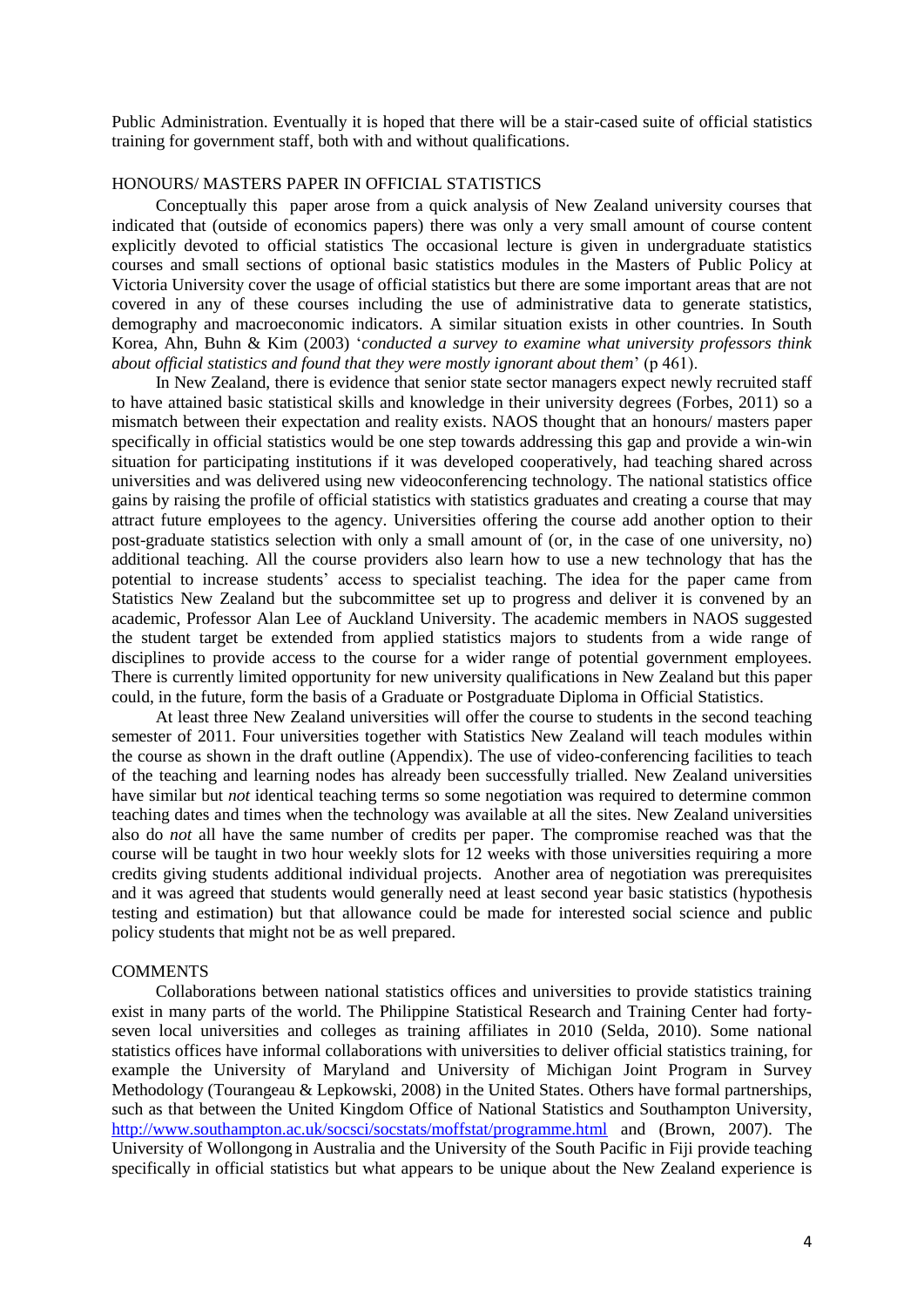the collaboration and cooperation of almost all the national universities together with the national statistics office to design and deliver courses in official statistics (both within and *external* to the university system). New Zealand universities compete for both students and funds and the financial incentive for the universities to participate in this training is limited. Our achievements have relied far more on maintaining strong collegial relationships. The establishment of a formal network has played a major role in this. Another enabling feature has been having a convener (Statistics New Zealand) that is independent from the universities. A facilitator without university affiliations allows robust discussions to take place without underlying competitive tensions resulting in high levels of across-university interaction and cooperation. However, it does need to be acknowledged that the individual academics comprising NAOS are dedicated to furthering statistics education and willingly contributed their time and expertise. Figure 2 demonstrates that key people as well as key initiatives are needed for innovation in statistics education.

| Level of training                                       | <b>Not for qualification</b>                                                                                                                                                                                                                                                                                                                       | <b>Qualifications</b>                                                                                                                                                |                                                                                                    |
|---------------------------------------------------------|----------------------------------------------------------------------------------------------------------------------------------------------------------------------------------------------------------------------------------------------------------------------------------------------------------------------------------------------------|----------------------------------------------------------------------------------------------------------------------------------------------------------------------|----------------------------------------------------------------------------------------------------|
|                                                         |                                                                                                                                                                                                                                                                                                                                                    | Vocational                                                                                                                                                           | University                                                                                         |
| <b>Key people</b><br>(number)<br><b>Key initiatives</b> | Adjunct<br>General<br>Professorlof<br>Manager,<br><b>Official</b><br><b>Statistics</b><br>Statistics.<br>Education.<br>School of<br><b>Statistics New</b><br>Government,<br>Zealand<br><b>Victoria</b><br>(2-4 people)<br><b>University</b><br>Admin<br><b>Admin</b><br>Contracted<br>course delivery<br>Seminar<br>&<br><b>Training</b><br>Series | Network of<br>Academics in<br><b>Official Statistics</b><br>$(10-12$ people)<br>Joint curriculum<br>development<br>Course delivery<br><b>National</b><br>Certificate | Admin<br>Joint curriculum<br>development<br>course delivery<br>Honours/<br><b>Masters</b><br>paper |

Figure 2: Key people and initiatives in official statistics training for government employees

## **CONCLUSION**

The training developed by Statistics New Zealand for enhancing the statistical capability of its key users has relied on forming strong partnerships with statistics educators. Its outreach programmes for state sector employees include training without attached qualifications (the Official Statistics Seminar and Training Series) and formal qualifications (the Certificate of Official Statistics and an honours/ masters paper in official statistics). Collaboration was useful for generating the ideas behind these programmes. However, the implementation of each involved active cooperation between all the parties. Both the national statistical association in providing a forum for developing collegial relationships and the national statistics office as an independent facilitator between universities played key roles. The formation of a formal network between participating institutions was also a critical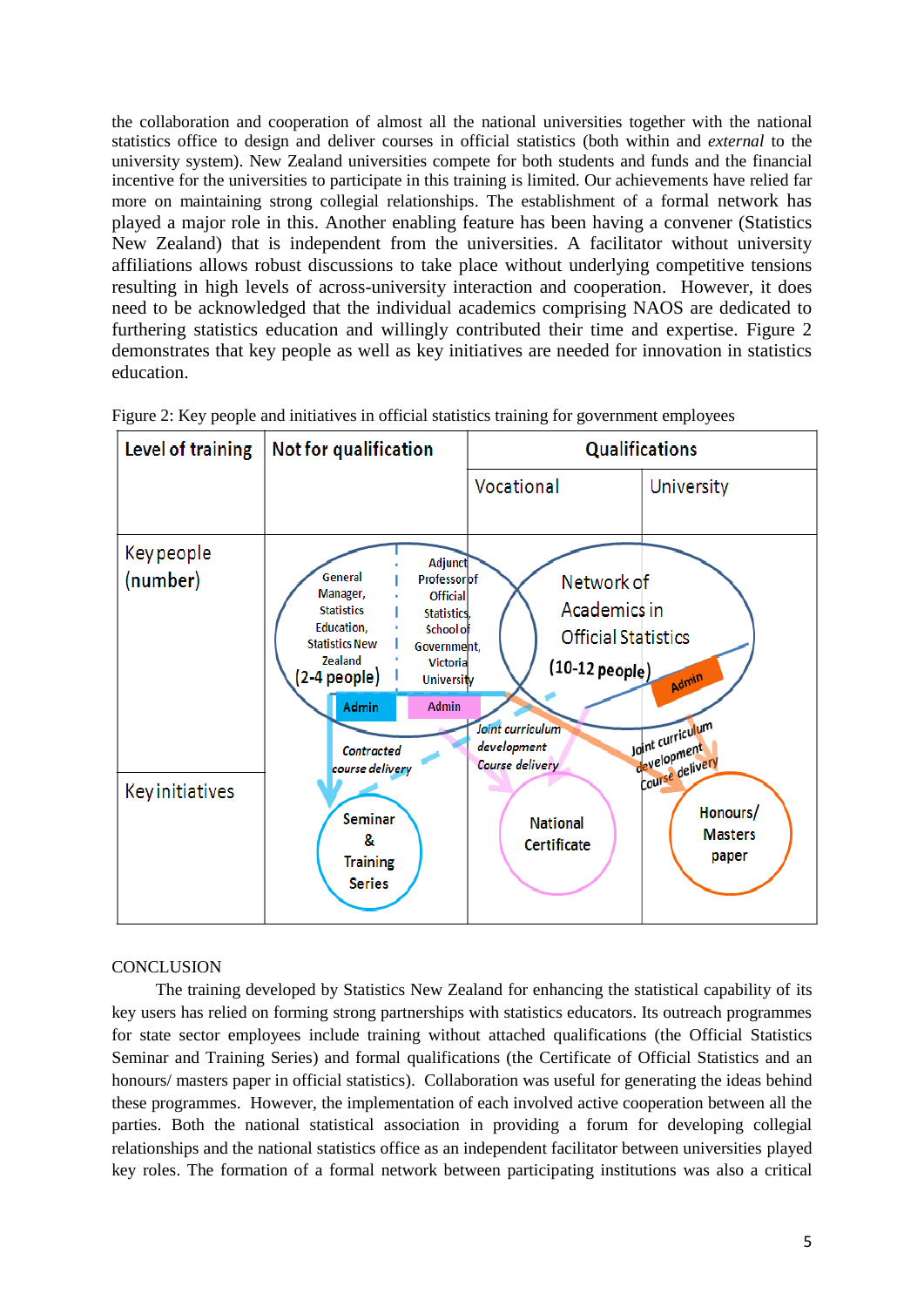component. The initiatives implemented to date demonstrate that large and lasting changes in official statistics education can be made, even with small groups of people, when all the collaborating parties have some seniority in their institution, are committed to and work jointly to achieve a common goal.

#### REFERENCES

Ahn, Y., Nam, B. and Kim, C. (2003) The Future Direction of Statistical Training for the Promotion of Cooperation between Government and Academy.: International Statistical Review, Vol. 71, No. 2, pp. 461-467. International Statistical Institute.

Bersales, L. (2010) The Teaching Of Statistics In The Philippines: Moving To A Brighter Future. In C. Reading (Ed.), *Data and context in statistics education: Towards an evidence-based society. Proceedings of the Eighth International Conference on Teaching Statistics (ICOTS8, July, 2010), Ljubljana, Slovenia*. International Statistical Institute.

Brown, J. (2007) Teaching Sampling Statistics: Experience from the MSc in Official Statistics Programme. Paper presented to the  $56<sup>th</sup>$  Session of the International Statistics Institute, Lisboa, Portugal.

Ching'anda,E. and Ntozi J. (1988) Training Employees for African Statistical Offices. International Statistical Review, Vol. 66, No. 2, pp. 235-244 International Statistical Institute (ISI)

Davies, N. Richards, K, Aliaga, M. Nicholls, R. (2010) CensusAtSchool. *Significance.* Vol 7. Issue 4, p 175.

Forbes, S. (2008) Raising statistical capability: Statistics New Zealand"s contribution. In *Government Statistical Offices and Statistical Literacy. Ed. J. Sanchez.* International Statistics Literacy Project, [http://www.stat.auckland.ac.nz/~iase/islp/stats-offices-book.](http://www.stat.auckland.ac.nz/~iase/islp/stats-offices-book)

Forbes, S. (2009a). A workplace based Official Statistics certificate: creation and evaluation. Refereed paper. *Next Steps in Education, International Association for Statistics Education Conference Proceedings*.<http://www.stat.auckland.ac.nz/~iase/publications.php>

Forbes,S. (2009b) "*Surfing the education wave with Official Statistics'*, Keynote address, New Zealand Statistical Association annual conference, Waikato University, Hamilton

Forbes, S. (2011) *Official Statistics – training and education needs* Report to the School of Government Trust, Victoria University of Wellington.

Mackey, S. & Saffron, K. (2004). *A qualitative study of training needs of statistical analysts in the public sector.* Victoria University, Wellington, New Zealand.

Ministry of Education, (2008) *New Zealand achievement objectives for Statistics in the new Mathematics and Statistics Curriculum finalised 2007*, author, Wellington.

New Zealand Qualifications Authority **(**1991)**.** *Designing the Framework*. New Zealand Qualifications Authority, Wellington.

Selda, G. (2010) Meeting The Statistical Training Needs Of Statistical Offices Of Countries In Asia And The Pacific Region: The Experience Of The Statistical Research And Training Center (SRTC) Of The Philippines. In C. Reading (Ed.), *Data and context in statistics education: Towards an evidence-based society. Proceedings of the Eighth International Conference on Teaching Statistics (ICOTS8, July, 2010), Ljubljana, Slovenia*. International Statistical Institute.

Statistics New Zealand, (2010). *Statistics New Zealand Strategic Plan 2010-20* (September 2010 edition). Statistics New Zealand, Wellington.

Tourangeau,R.and Lepkowski, J. (2008). *The Joint Program in Survey Methodology and Survey Training in the United States.* Paper presented to the Forum on Human Resources Management, Skopje, Macedonia, September 2008.

Wild, C. & Arnold, P. (2008).CensusAtSchool NZ: a Means to Many Ends. Paper presented to the 2nd International CensusAtSchool Workshop, UCLA. http*://*www.stat.auckland.ac.nz/~wild/08 talks/C@S.wild.arnold.pdf.